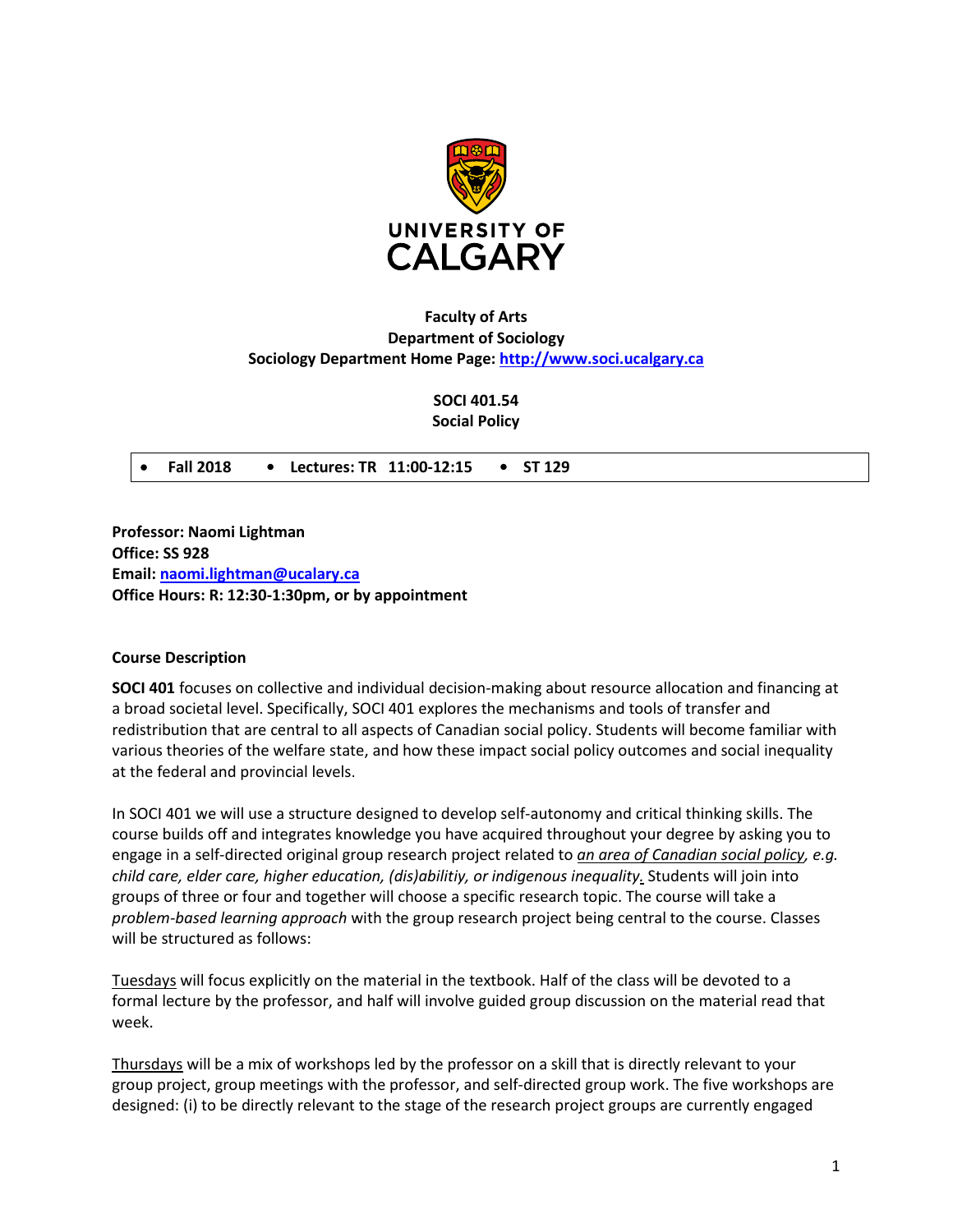with, and (ii) to provide guidance on how to move forward and progress on the research project. Most Thursdays you will be given a minimum of 30 minutes to discuss within your groups progress made since your last meeting, issues arising or problems encountered while working on the project, as well as to develop a plan for moving forward. The professor will be available to help with questions or issues that arise during this time.

### **Course Objectives/Learning Outcomes**

At the end of SOCI 401 students will be able to:

- (1) Understand and engage with contemporary social policy issues in Canada;
- (2) Hone critical thinking and independence in analyzing a social policy issue of priority to you;
- (3) Improve skills related to writing to a non-academic audience;
- (4) Gain experience working within a group on an original self-directed research project; and
- (5) Participate in public sociology or sociology that engages with the broader public.

### **Required Textbooks, Readings, Materials**

The course textbook has been selected to enhance your knowledge and understanding of the key issues covered in the course. We will draw on the textbook in lectures and in the assignments for this course. It is therefore very important to complete the required readings each week. Students are expected to have done the required readings *by the beginning of Tuesday's class* for each week as per the course schedule.

### The required text is available at the university bookstore:

Lightman, Ernie and Lightman, Naomi. 2017. *Social Policy in Canada*, *2nd Edition*. Don Mills, ON: Oxford University Press.

## **Methods of Evaluation**

### **Grade Distribution**

| 10%                 |
|---------------------|
| 16%                 |
| $(2 \times 2\%)$ 4% |
| 10%                 |
| 10%                 |
| 10%                 |
| 25%                 |
| 15%                 |
|                     |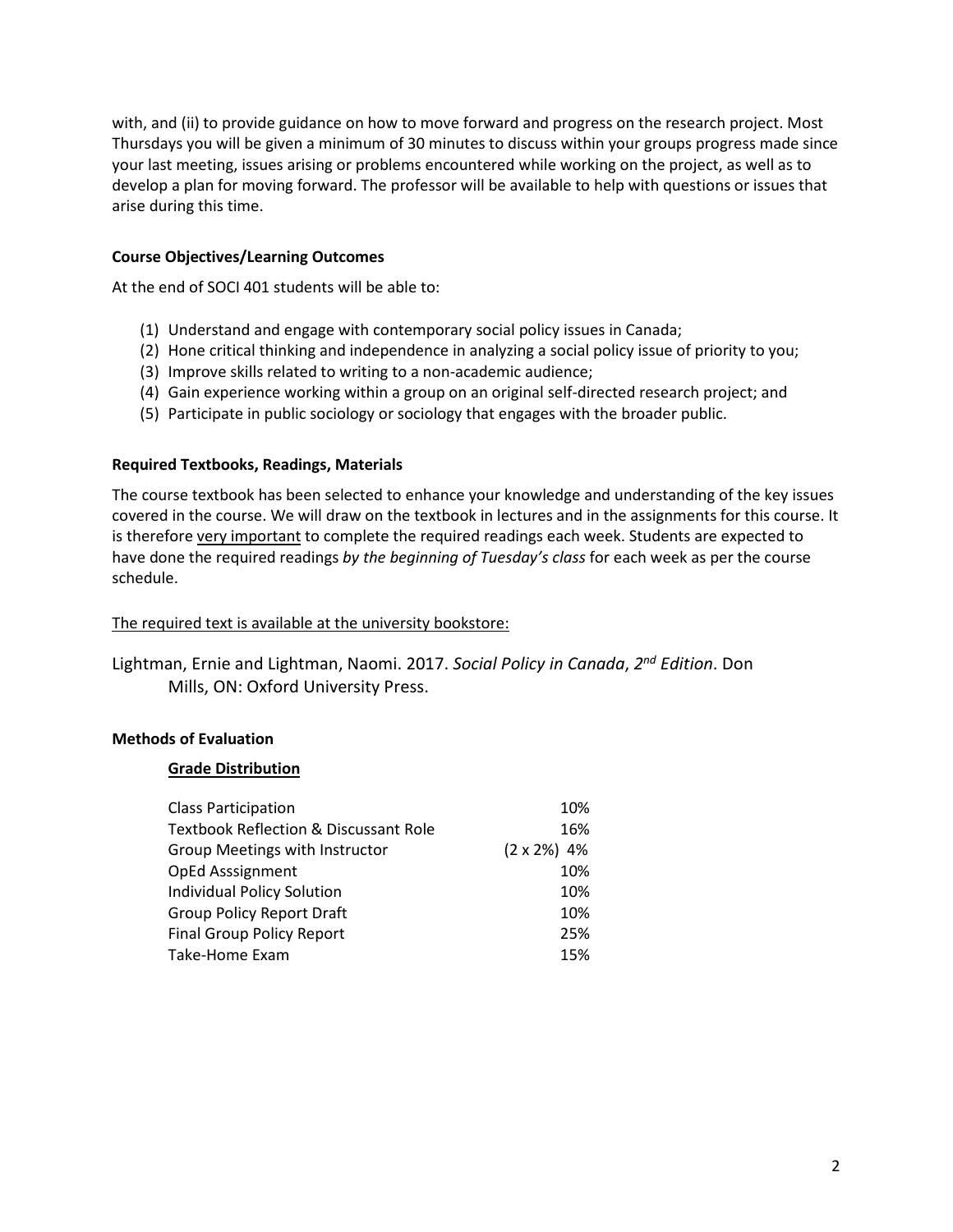## **Class Participation**

10% of your grade will be based on active participation. As this is an advanced undergraduate seminar course, students will be expected to contribute to class discussions and work cooperatively with group members. Students should not expect to get high marks if they do not participate in (as well as attend) class regularly.

## **Textbook Reflection & Discussion Facilitator Role (16%)**

Every Tuesday there will be 3 or 4 people who are the designated discussion facilitators for that week. This role involves two parts: 1) You will write a 2 page (double-spaced) reflection on one of the Discussion Questions of your choosing in that week's chapter in the textbook, along with developing one unique sociologically-informed discussion question of your own related to the material in the chapter. This must be sent to me by the Monday prior to lecture. There is no way to make up these marks if you miss the deadline. 2) You will act as a discussant/facilitator during the class discussion related to that week's content, both providing opinions and raising questions to guide the conversation along with the professor. Please note that *active participation* is required. You will sign up for the week you will take on this role using a google spreadsheet available on D2L. You will be graded holitistically for this component of your final grade.

# *Group Meetings with Instructor:*

You will sign up for your group projects using a google spreadsheet available on D2L. Each group will be asked to meet with the professor at two different points in the semester. The first will be in Weeks 4 or 5 and the second will be in Weeks 8 or 9. These meetings will be held during class time and are an opportunity to talk through your project with the professor. The meetings are marked credit no credit.

# *OpEd Assignment (Oct. 4th, 2018):*

Each student will individually submit an Op-ed (opinion editorial) that is to be between 750 and 1000 words. This Op-ed assignment will require you to take a stance on the issue your group has chosen and will challenge you to write a short, succinct, convincing piece.

# *Individual Policy Solution (Oct. 18th, 2018):*

Each student will individually submit a policy solution that is to be 3-4 pages. This assignment asks you to determine one solution to the problem your group has identified. Specifically, you will be asked to outline the solution and to discuss its advantages and limitations. You should draw on material from the course textbook.

# *Final Group Policy Report and Draft (Due Nov. 20th and 29th respectively):*

Each group will jointly author a policy report on a topic of their choice. The policy report will be 12-15 pages double spaced and must be well informed with both academic sources and non-academic sources. You will first submit a full rough draft that the professor will mark and discuss with you to help refine the report. The following week you will submit the final draft.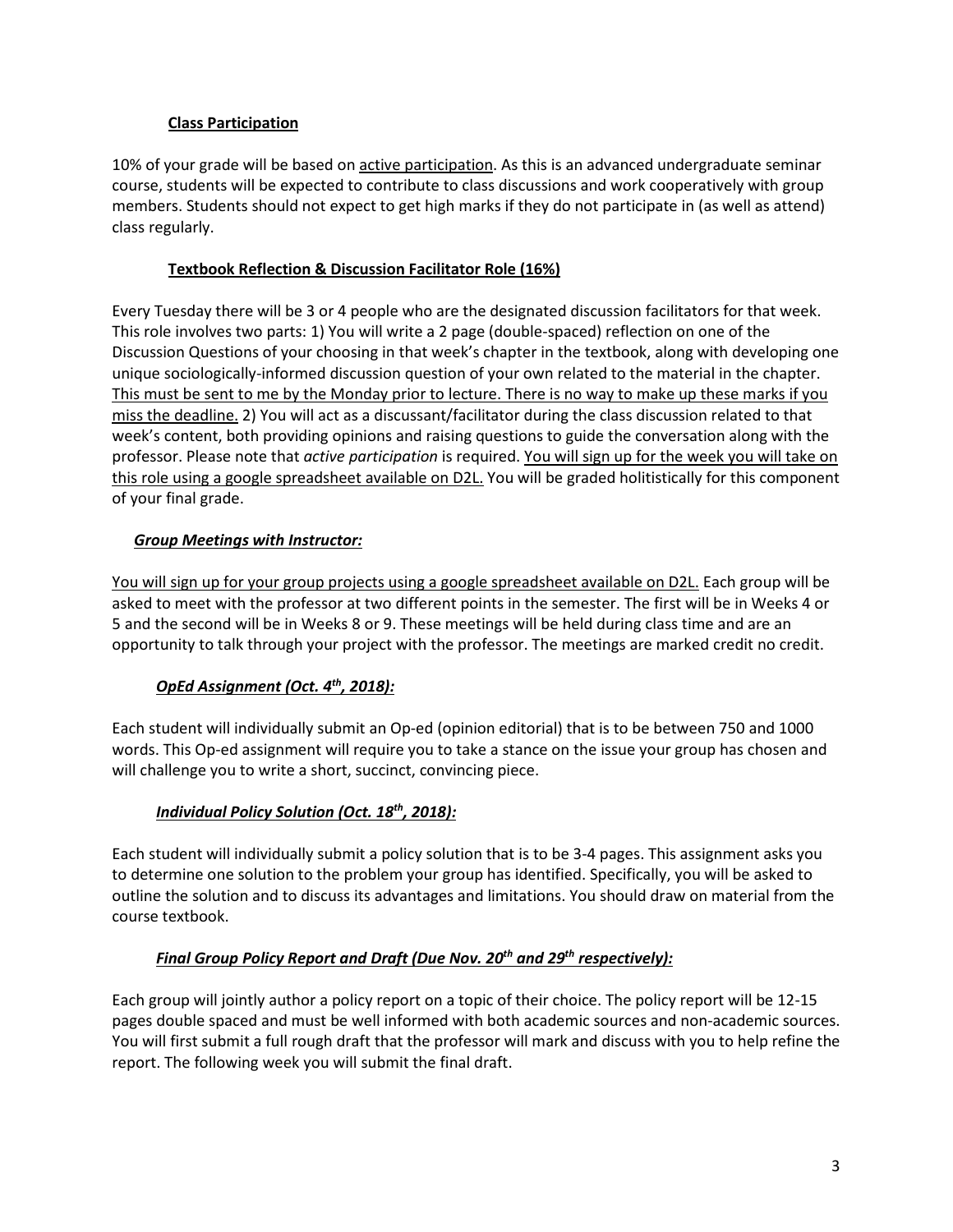## *Take-Home Exam (Dec. 6th, 2018):*

On the last day of class I will assign a take-home exam. Students will have 36 hours to complete the exam. The exam will be open book and is based on skills developed through the course. It will consist of one essay question in which you review and critically evaluate a policy report provided by the instructor.

### **Lecture notes**

I will post PowerPoint slides on the course D2L for most of the class lectures. There are no lecture notes besides the PowerPoint slides, so if you miss class you'll need to get the additional lecture notes from another student.

## **Course Expectations:**

This seminar is likely structured differently than other seminars you have encountered. It requires independent and group work and will undoubtedly involve some meetings with your group outside class time. I require group work because: (1) we know from employers that being able to work as part of a team is a valuable skill, (2) as individuals we stand to gain from incorporating others' voices and perspectives; and (3) it provides you a chance to learn from your peers. I have designed the course to make the group work go as smoothly as possible which includes providing class time for group meetings. Keep in mind that the group assignment is a twelve to fifteen double spaced page report. The short length of both individual and group assignments places emphasis on the quality of the ideas and writing which will be aided by working as a group with diverse voices, experiences, and opinions. With that being said, it is my expectation you approach the group work with an open mind and if this is something you are unsure of please talk to me as soon as possible.

### **Grading Scale**

| Grade     | <b>Percent range</b> | <b>Grade Point Value</b> | <b>Description</b>                       |
|-----------|----------------------|--------------------------|------------------------------------------|
| $A+$      | $96 - 100%$          | 4.0                      | Outstanding performance                  |
| A         | $90 - 95.99\%$       | 4.0                      | Excellent-superior performance           |
| А-        | $85 - 89.99\%$       | 3.7                      |                                          |
| $B+$      | $80 - 84.99\%$       | 3.3                      |                                          |
| B         | 75 - 79.99%          | 3.0                      | Good - clearly above average performance |
| <b>B-</b> | $70 - 74.99\%$       | 2.7                      |                                          |
| $C+$      | $67 - 69.99\%$       | 2.3                      |                                          |
| C         | $63 - 66.99%$        | 2.0                      | Satisfactory - basic understanding       |
| $C -$     | $59 - 62.99\%$       | 1.7                      |                                          |
| D+        | $55 - 58.99%$        | 1.3                      |                                          |
| D         | $50 - 54.99%$        | 1.0                      | Minimal pass - marginal performance      |
| F         | < 50%                | 0                        | unsatisfactory performance               |

Letter grades will be assigned and submitted to the registrar based on the following scale:

The grades for a course component may be scaled to maintain equity among sections and to conform to departmental norms.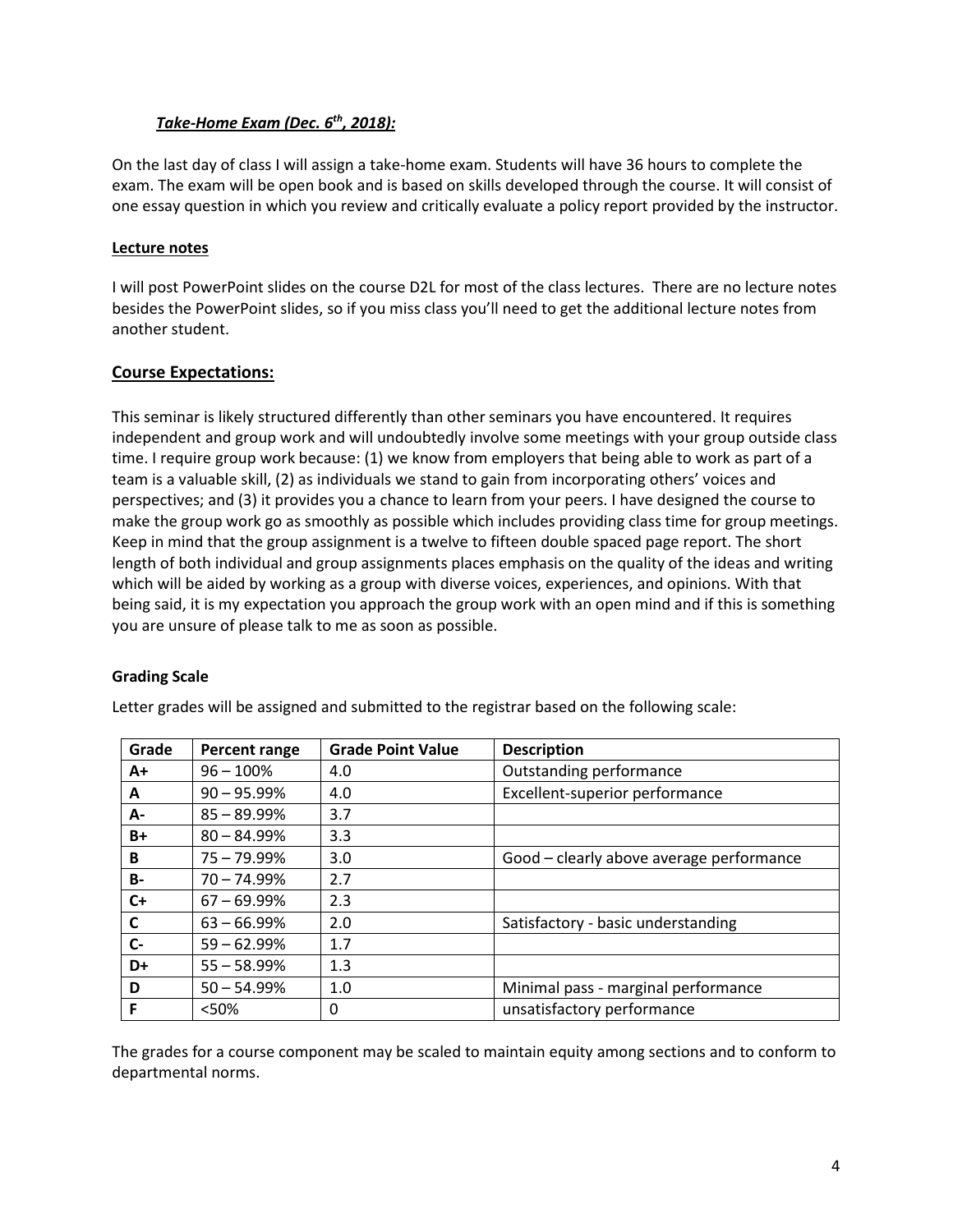#### **Grade Reappraisal**

Within two weeks of the date the test/assignment is returned, students seeking reappraisal of examinations or assignments must submit a written response to their teaching assistant explaining the basis for reconsideration of their mark. The professor will reconsider the grade assigned and will then book a time with the student to discuss his or her work and rationale. It should be noted that a re- assessed grade may be raised, lowered, or remain the same.

#### **Email**

Feel free to contact me over email at any time. Please put your course number and section in your email's subject line, and include a proper salutation, your full name, student ID, and a proper closing in the body of your email. All emails violating customary email conventions will be ignored. All other emails will be answered within two business days. I do not answer emails over the weekend. Please take that into account when emailing me questions pertaining assignments or exams. If you have a course-related question, please check the course outline first. Questions that can be answered by consulting the course outline will not be answered. Also, please e-mail me for administrative purposes only, for example to set up an appointment. Please do not use e-mail as a replacement for an office visit, if there is something you want to discuss. Questions about the course content and readings, concerns about grades, or any other personal issues should be dealt with in person during my office hours.

### **Course Schedule**

*Please note: Every attempt will be made to follow this schedule, but it is subject to change at the discretion of the instructor.*

#### *Week 1 – Sept. 6. Course Introduction*

Note: The first lecture will provide an overview of the course. Students are expected to have read the course syllabus; course policies, assignments and expectations will be reviewed only briefly, on a Q&A basis.

• No required reading

#### *Week 2 – Sept. 11 & 13. Introducing Social Policy, Setting the Context*

- Lightman & Lightman, Chapter 1 & Appendix 1
- *Workshop #1: Finding Your Voice, Understandng Bias*

#### *Week 3 – Sept. 18 & 20. The Rise & Decline of the Welfare State in Canada*

- Lightman & Lightman, Chapter 2
- *Workshop #2: Using CANSIM & the Aboriginal People's Survey*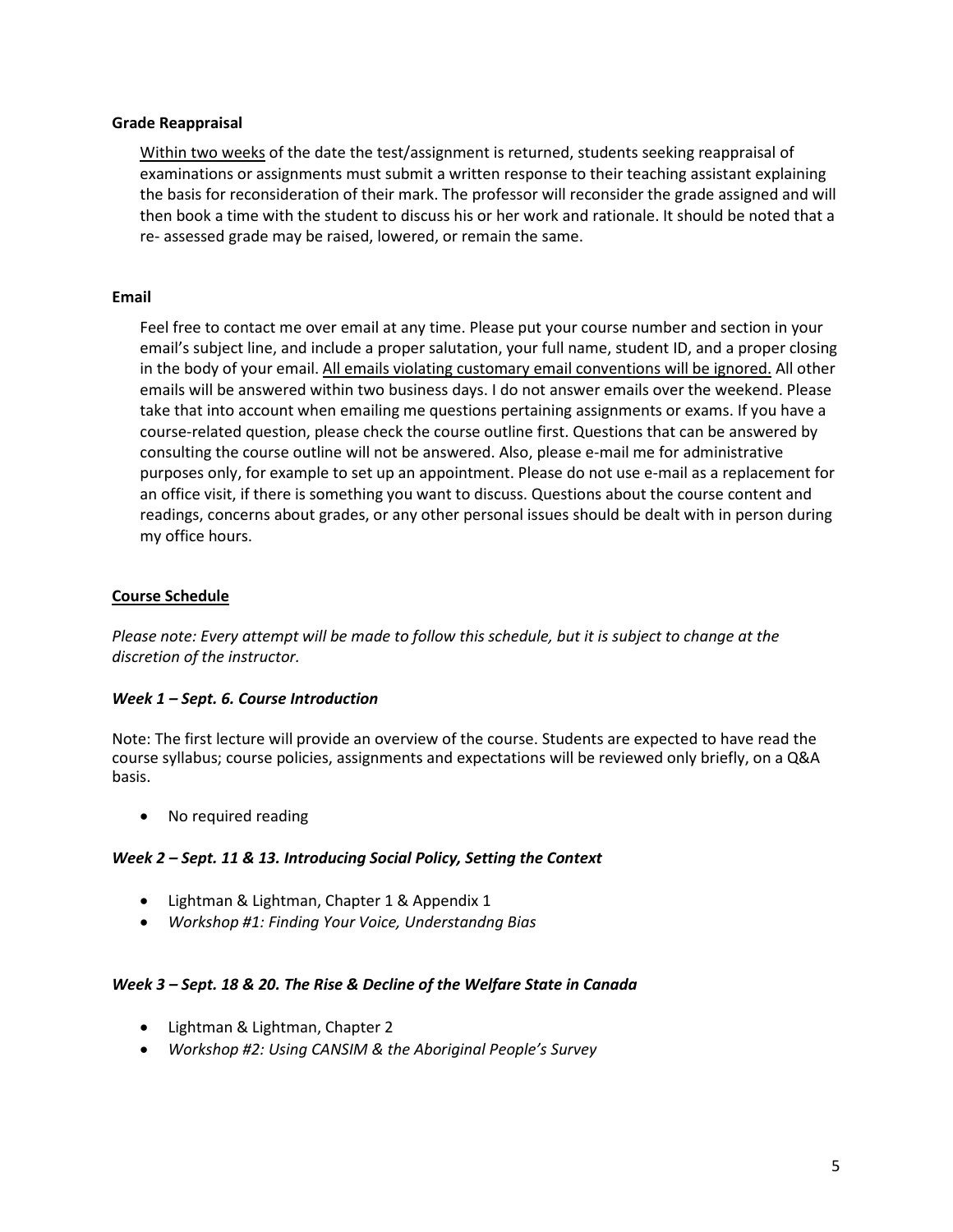### *Week 4 – Sept. 25 & 27. Defining Social Policy*

- Lightman & Lightman, Chapter 3
- *Group meetings held this week*

### *Week 5 –Oct. 2 & 4. Social Policy & the Economic Market*

- Lightman & Lightman, Chapter 4
- Guest Lecture: Profesor Emeritus Ernie Lightman
- *Group meetings held this week*
- Op-Ed Assignment is due in class on October 4<sup>th</sup>

### *Week 6 – Oct. 9. Allocating Benefits I: Privatization, Commercialization, and Alternate Service Delivery*

- Lightman & Lightman, Chapter 5
- *Note: Class is cancelled on October 11th.*

### *Week 7 –Oct. 16 & 18. Allocating Benefits II: What is Provided and How?*

- Lightman & Lightman, Chapter 6
- *Workshop #3: How to Write an Effective Policy Report*
- Individual Policy Solution assignment is due in class on Oct.  $18<sup>th</sup>$

### *Week 8 – Oct. 23 & 25. Allocating Benefits III: Who is the Recipient?*

- Lightman & Lightman, Chapter 7
- *Workshop #4: Knowing Your Audience; Public Sociology*

### *Week 9 – Oct. 30 & Nov. 1. Paying Through Taxes*

- Lightman & Lightman, Chapter 8
- *Group meetings held this week*

### *Week 10 – Nov. 6 & 8. Fees, Charges & Premiums.*

- Lightman & Lightman, Chapter 9
- *Group meetings held this week*

### *NO CLASS Nov. 13 & 15 Due to Reading Week*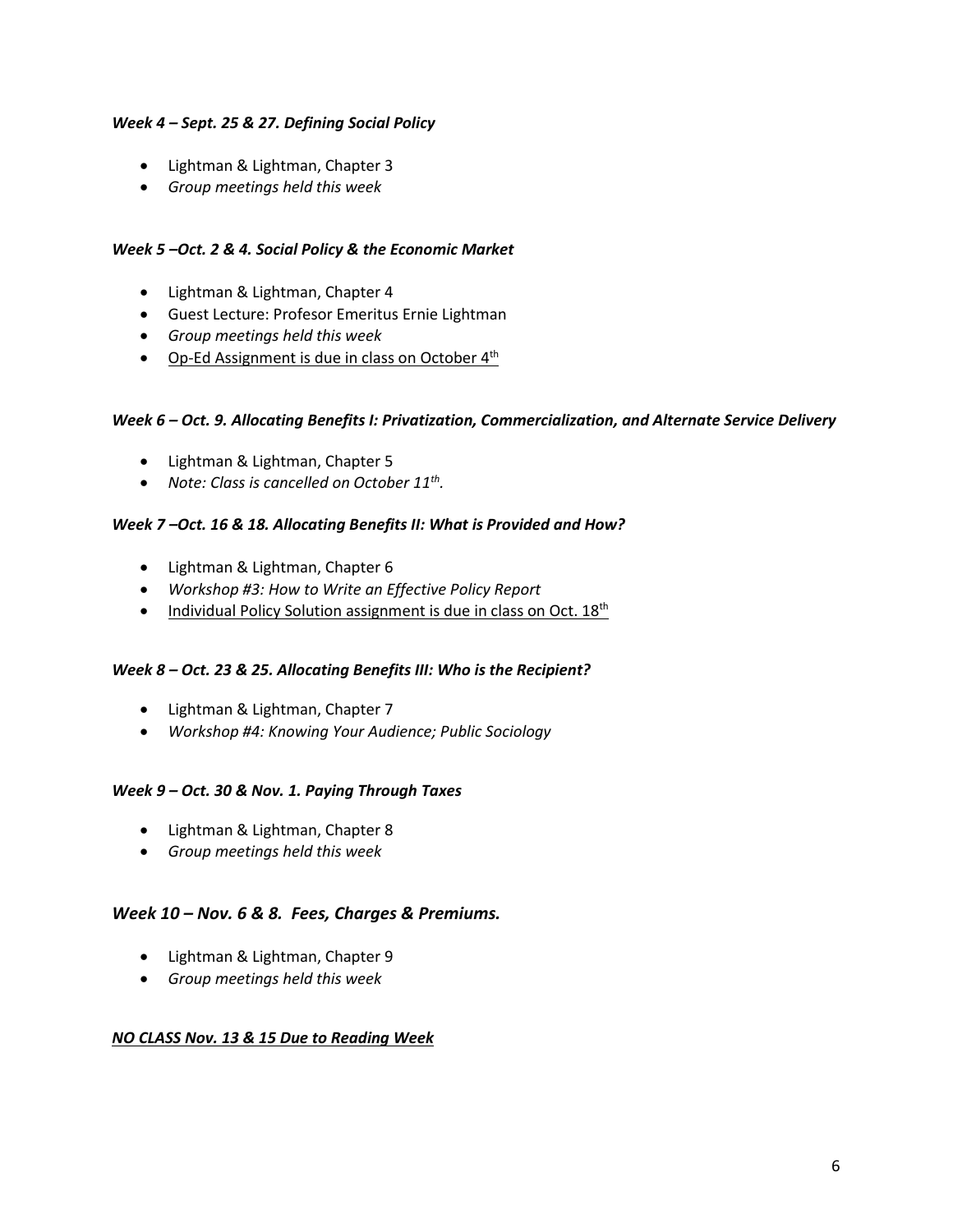#### *Week 11 –Nov. 20 & 22. Volunteers, Charities, and Gambling*

- Lightman & Lightman, Chapter 10
- *Workshop #5: How to Edit Social Policy Effectively*
- Group Policy Report Draft is due in class on Nov.  $20<sup>th</sup>$

### *Week 12 – Nov. 27. Globalization*

- Lightman & Lightman, Chapter 11
- *Note: Class is cancelled on Nov. 29th*
- Group Policy Report is due online on Nov.  $29<sup>th</sup>$

#### *Week 13 – Dec. 4. & Dec. 6 - Wrapping Up & Take-Home Exam.*

- Lightman & Lightman, Chapter 12
- Take-home exam will be distributed on Dec. 6th during class time

#### **Emergency Evacuations**

In the case of fire or other emergency evacuation of this classroom, please proceed to the assembly point at the Professional Faculties Food Court. Please check these assembly point locations for all of your classes at[: http://www.ucalgary.ca/emergencyplan/assemblypoints](http://www.ucalgary.ca/emergencyplan/assemblypoints)

#### **Handing in Papers, Assignments**

- 1. The main Sociology Department office does not deal with any course-related matters. Please speak directly to your instructor.
- 2. **Protection of Privacy:** The Freedom of Information and Protection of Privacy (FOIPP) legislation does not allow students to retrieve any course material from public places. Anything that requires handing back will be returned directly during class or office hours. If students are unable to pick up their assignments from the instructor, they provide the instructor with a stamped, self-addressed envelope to be used for the return of the assignment.
- 3. Final grades are not posted by the Sociology Department. They are only available online.

### **Ethics Research**

Students are advised that any research with human subjects – including any interviewing (even with friends and family), opinion polling, or unobtrusive observation – must have the approval of the Faculty Ethics Committee. In completing course requirements, students must not undertake any human subjects research without discussing their plans with the instructor, to determine if ethics approval is required.

### **Academic Misconduct**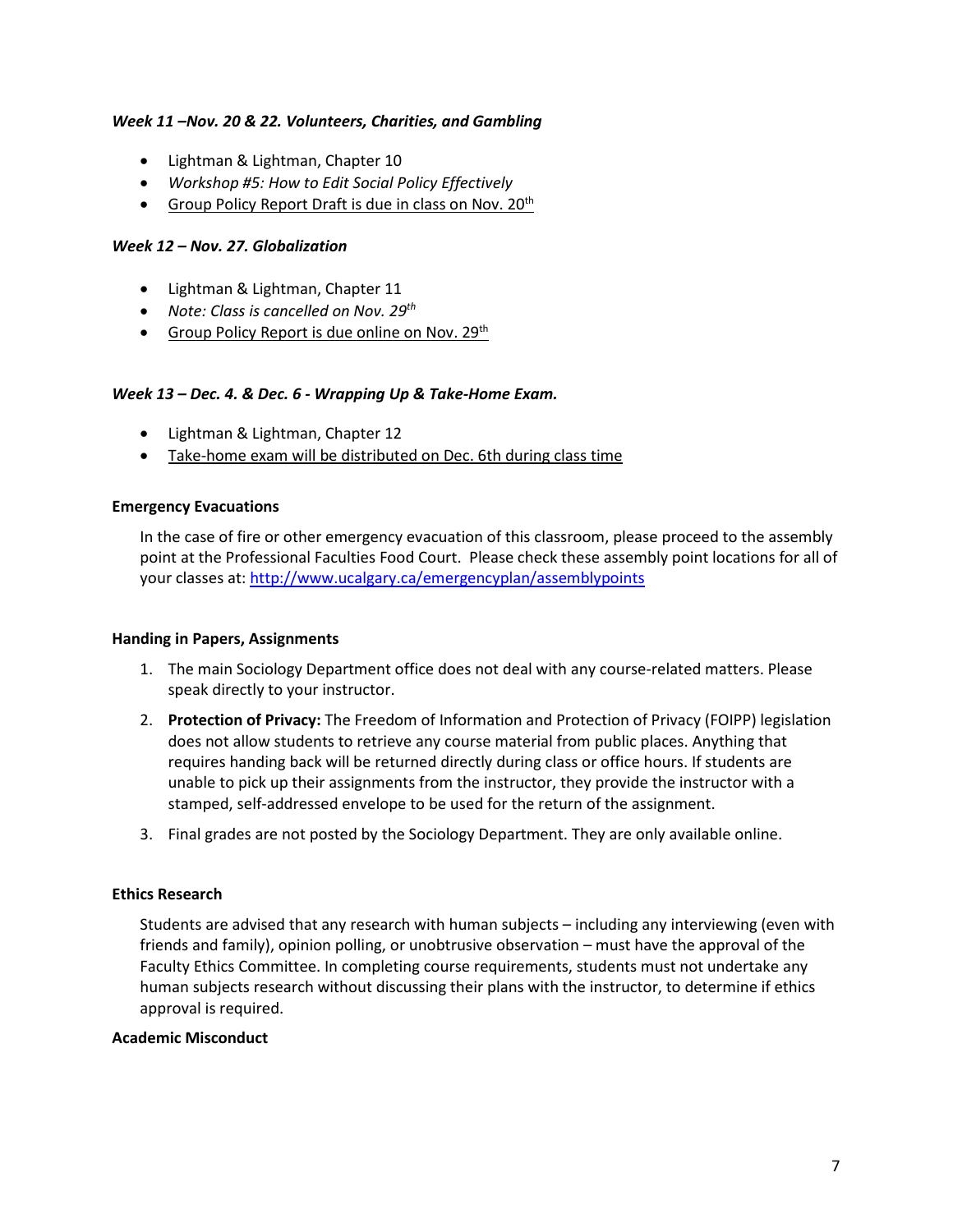Please refer to the website listed below for information on University of Calgary policies on Plagiarism/Cheating/Other Academic Misconduct: <http://www.ucalgary.ca/pubs/calendar/current/k-5.html>

#### **Deferrals**

When possible, please provide advance notice if you are unable to write an exam or complete/turnin assignments on time. All requests for deferral of a course component due to health reasons must be accompanied by written documentation as outlined in the University Calendar and should be obtained while the student has the health issue rather than after recovery. Deferrals will be allowed in the following circumstances: illness, domestic affliction or religious conviction. Travel arrangements, misreading the syllabus, and scheduling conflicts with other classes or employment are not valid reasons for requesting a deferral. Deferrals will not be granted if it is determined that just cause is not shown by the student.

If you have missed a test for a legitimate reason, the instructor can require you to write a "make up" test as close in time to the original test as possible or can choose to transfer the percentage weight to another course component. If the instructor schedules a "make up" test for you, its date and location will be at the convenience of the Department of Sociology.

**Deferred Final Exam Form:** Please note that requests to defer a Registrar scheduled final exam are dealt with through the Registrar's Office. Further information about deadlines, and where paperwork should be taken, is available on the form, which can be found at: <https://www.ucalgary.ca/registrar/student-forms>

**Deferred Term Work Form:** Deferral of term work past the end of a term also requires a form to be filled out. It's available at

https://www.ucalgary.ca/registrar/files/registrar/deferred\_termwork15\_0.pdf

Once an extension date has been agreed between instructor and student, the form should be taken to the Faculty of Arts Program Information Centre (SS 110) for approval by an Associate Dean (Students).

#### **Student Representation**

The 2018-19 Students' Union VP Academic is Jessica Revington [\(suvpaca@ucalgary.ca\)](mailto:suvpaca@ucalgary.ca).

For more information, and to contact other elected officials with the Student's Union, please visit this link:<https://www.su.ucalgary.ca/about/who-we-are/elected-officials/>

You may also wish to contact the Student Ombudsperson for help with a variety of Universityrelated matters:<http://www.ucalgary.ca/ombuds/contact>

### **Safewalk**

The University of Calgary provides a "safe walk" service to any location on Campus, including the LRT, parking lots, bus zones, and campus housing. For Campus Security/Safewalk call 220-5333. Campus Security can also be contacted from any of the "Help" phones located around Campus.

### **Academic Accommodation**

The student accommodation policy can be found at: [ucalgary.ca/access/accommodations/policy.](http://www.ucalgary.ca/access/accommodations/policy)

Students needing an Accommodation because of a Disability or medical condition should communicate this need to Student Accessibility Services in accordance with the Procedure for